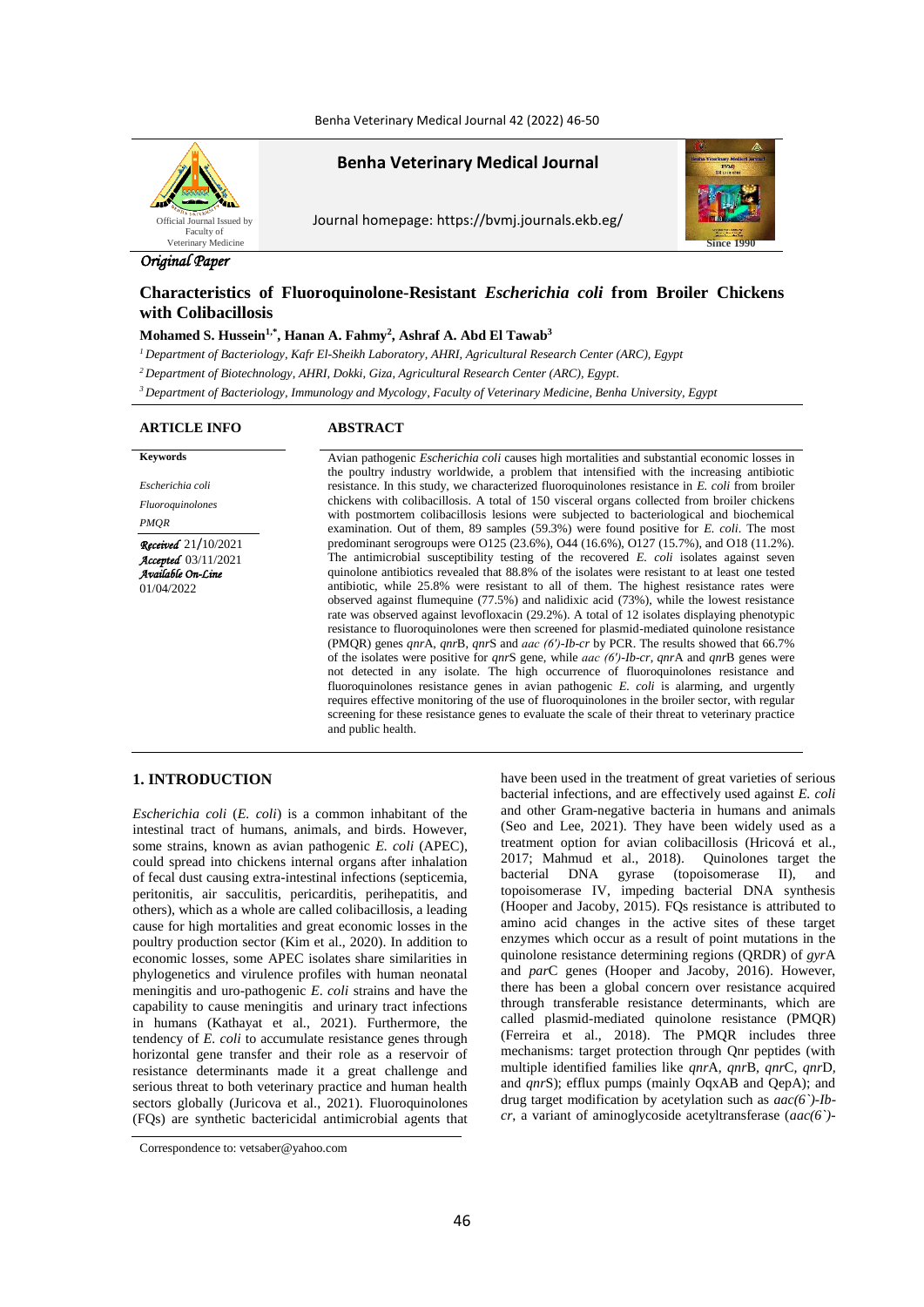*Ib*) (Rodríguez-Martínez *et al*., 2016). Even though PMQR determinants confer low resistance levels in comparison with chromosomal mutations, they could achieve the clinical CLSI breakpoints of FQs resistant isolates by the additive effect of two or more PMQR genes. Besides, these determinants were thought to promote mutations at the QRDR, resulting in an overall high resistance level in the isolate harboring them (Rodríguez-Martínez et al., 2016). With the FQs still approved for use in poultry production worldwide (except USA) (Roth et al., 2019), high resistance levels against these agents have been globally reported in the broiler sector (Rafique et al., 2020; Temmerman et al., 2020; Hardiati et al., 2021; Seo and Lee, 2021). However, the scarcity of the reports on the issue in Egypt demanded further investigations. The present study was conducted to shed some light on the occurrence of FQs resistance, and prevalence of PMQR genes in APEC strains from broilers chickens in Kafr elsheikh, Egypt.

#### **2. MATERIAL AND METHODS**

#### *2.1. Collection of samples*

A total of 150 samples (84 livers, and 66 tracheal swabs) were collected from septicemic broiler chickens older than 15 days, showing symptoms and postmortem lesions of colibacillosis, from farms distributed in different locations in Kafr El-Sheikh governorate, Egypt, in the period between June 2018 and April 2019. The samples were collected in sterile tubes containing buffered peptone water (BPW) (Lab M Limited, Lancashire, UK) and then transferred immediately to the laboratories of Animal Health Research Institute (AHRI) in Kafr El-Sheikh city

#### *2.2. Isolation and identification of E. coli*

After surface sterilization of liver samples using Bunsen burner and heated spatula, bacteriological loops from liver depths were taken and placed in BPW, while tracheal swab tips were directly immersed in BPW tubes. The samples were then incubated at 37 °C for 24 h for pre-enrichment. The enriched samples were then examined for isolation and identification of *E. coli* according to the techniques described by Swayne (1998). In total, 89 *E. coli* isolates were recovered.

## *2.3. Serological identification of E. coli isolates*

By using polyvalent and monovalent rapid diagnostic *E. coli* antisera (Denka Seiken Co., Ltd. Tokyo, Japan), and according to methods described by Lee et al. (2009), the confirmed 89 *E. coli* isolates were serotyped in the laboratories of Animal Health Research Institute, Dokki, Giza, Egypt.

#### *2.4. Antibiotic susceptibility testing of the recovered E. coli isolates*

The antibiotic susceptibility of the recovered 89 *E. coli* isolates was tested using disk diffusion method (Bauer et al., 1966), against seven quinolones (Qs) and FQs: ciprofloxacin (CIP) 5 μg, nalidixic acid (NA) 30 μg, moxifloxacin (MO) 5μg, norfloxacin (NOR) 10 μg, levofloxacin (LEV) 5μg, enrofloxacin (ENR) 5 μg, and flumequine (UB) 30 μg (Thermo Scientific<sup>™</sup> Oxoid, UK). The measured inhibition zones were then recorded as resistant, intermediate, or sensitive according to the interpretative criteria by CLSI (2018), with *E. coli* ATCC 25922 used as control.

*2.5. Molecular detection of PMQR genes in E. coli isolates* A total of 12 *E. coli* isolates that were resistant to FQs (showing high resistance to at least 2 tested quinolone antibiotics) were screened for *qnr*A*, qnr*B*, qnr*S*, and aac(6′)-Ib-cr* genes. After DNA extraction using QIAamp DNA Mini Kit (QIAGEN, Germany) according to the manufacturer's instructions, single PCR reactions were performed to amplify the aforementioned PMQR genes. Each PCR reaction was conducted in a 25 μL reaction mixture containing 12.5 μL of Emerald Amp GT, 5 μL of template DNA, PCR Master Mix (TAKARA BIO INC.™, Japan), one μL of reverse primer (20 pmol), one μL of forward primer (20 pmol), and 5.5 μL of PCR grade water. The sequences of the primers, annealing temperatures, and size of the PCR product for the examined genes are shown in table (1). All the PCR products were then resolved on 1% agarose gel with ethidium bromide. The gel was then visualized under a UV transilluminator (Biometra Goettingen, Germany) ((Xie et al., 2014).

Table (1) the primers used in the amplification of PMQR genes from *E. coli* from septicemic broiler chickens

| Target           | Primer Sequence           | Annealing      | Amplified product                                          | Reference              |
|------------------|---------------------------|----------------|------------------------------------------------------------|------------------------|
|                  | $(5---3)$                 |                |                                                            |                        |
| $aac(6')$ -Ib-cr | F: CCCGCTTTCTCGTAGCA      | $52^{\circ}$ C | 113bp                                                      | (Lunn et al., 2010)    |
|                  | R: TTAGGCATCACTGCGTCTTC   | 30 sec.        |                                                            |                        |
| qnrA             | F: GATAAAGTTTTTCAGCAAGAGG | $57^{\circ}$ C | 543 bp                                                     | (Broszat et al., 2014) |
|                  | R: ATCCAGATCGGCAAAGGTTA   | $40$ sec.      |                                                            |                        |
| qnrB             | F: ATGACGCCATTACTGTATAA   | $53^{\circ}$ C | $562$ bp                                                   | (Yang and Yu, 2019)    |
|                  | R: GATCGCAATGTGTGAAGTTT   | $40$ sec.      |                                                            |                        |
| qnrS             | F: ATGGAAACCTACAATCATAC   | $48^{\circ}$ C | $491$ bp                                                   | (Vien et al., 2009)    |
|                  | R: AAAAACACCTCGACTTAAGT   | $40$ sec.      |                                                            |                        |
|                  |                           |                | The results of serotyping of $E$ , coli isolates (Table 3) |                        |

## **3. RESULTS**

*3.1. The prevalence of E. coli among the examined samples* Out of 150 investigated broiler chickens, 89 (59.3%) were found positive for *E. coli* (Table 2).

| Table (2) The prevalence of <i>E. coli</i> in septicemic broiler chickens |                  |                  |      |  |
|---------------------------------------------------------------------------|------------------|------------------|------|--|
| Sampling organ                                                            | Number of tested | Positive samples |      |  |
|                                                                           | samples          | No.              | %    |  |
| liver                                                                     | 84               | 51               | 60.7 |  |
| trachea                                                                   | 66               | 38               | 57.6 |  |

Total 150 89 59.3 The percentage was calculated according to the corresponding number of samples

*3.2. Results of serotyping of E. coli isolates*

Table (3) Serotyping results of *E. coli* isolates from septicemic chickens

showed that the most predominant serotypes were O125 (23.6%), O44 (16.6%), O127 (15.7%), and O18 (11.2%)

| . .<br>. .       |     |      |
|------------------|-----|------|
| E. coli serotype | No. | %    |
| O125             | 21  | 23.6 |
| O166             | 8   |      |
| O142             | 9   | 10.1 |
| O18              | 10  | 11.2 |
| O44              | 15  | 16.6 |
| O158             | 6   | 6.7  |
| O127             | 14  | 15.7 |
| O86              | 2   | 2.2  |
| O <sub>55</sub>  | 4   | 4.5  |

The percentage was calculated according to the total number of *E. coli* isolates (n=89)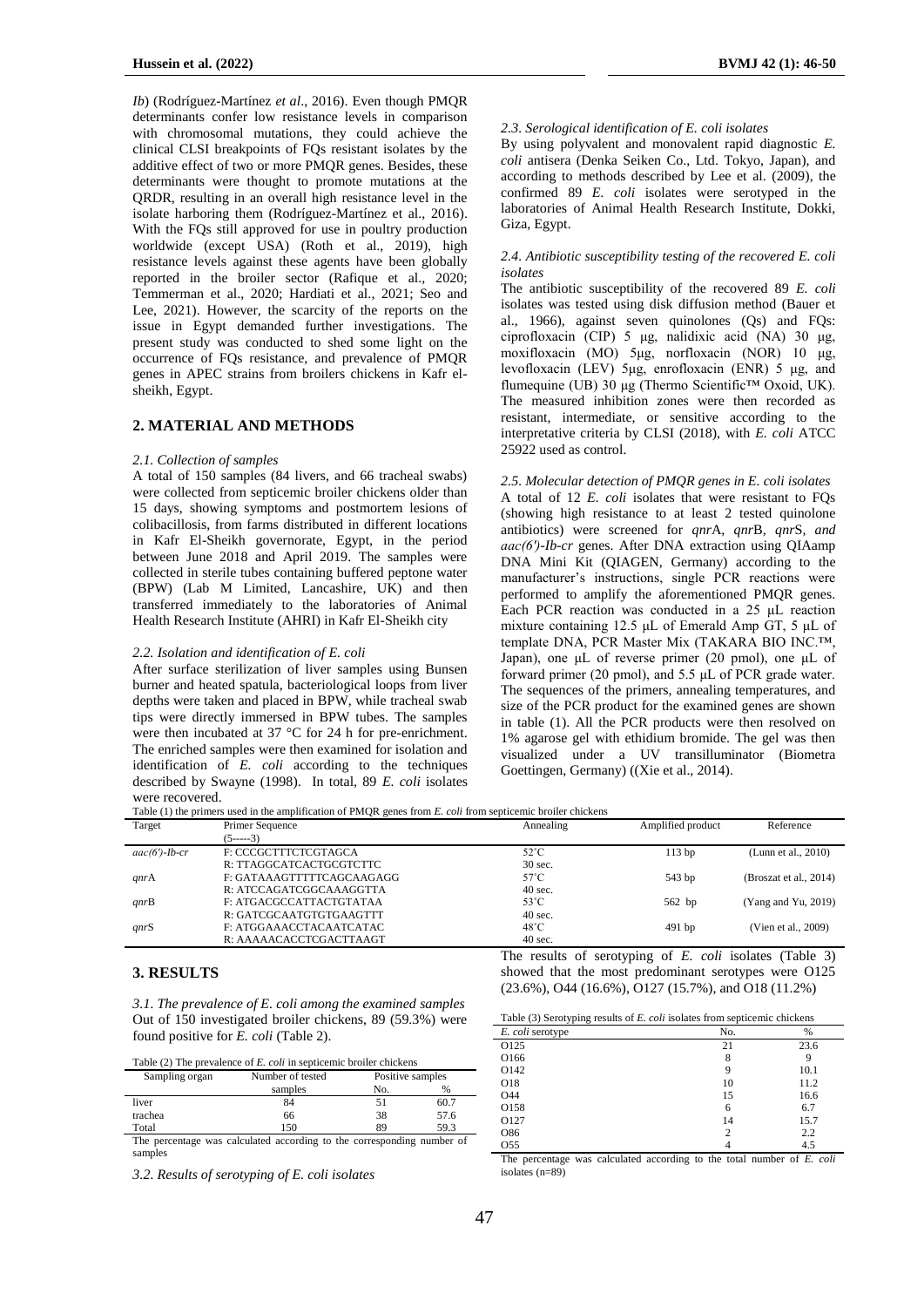#### *3.3. Phenotypic resistance of E. coli isolates to quinolones and FQs*

The resistance patterns of *E. coli* isolated from septicemic broiler chickens (Table 4) showed that 88.8% of isolates were resistant to at least one of the tested FQs antibiotics, while 25.8% were resistant to all tested Qs and FQs. The highest resistance rates were observed against flumequine (77.5%) and nalidixic acid (73%). The rate of resistance to both enrofloxacin and ciprofloxacin was 71.9%, while that against norfloxacin was 64%. The lowest resistance rates were observed against levofloxacin (29.2%) and moxifloxacin (44.9%).

Table (4) the pattern of antimicrobial resistance of *E. coli* isolates from septicemic broiler chickens

| quinolone         | Resistance pattern |               |              |               |     |               |
|-------------------|--------------------|---------------|--------------|---------------|-----|---------------|
| antibiotic        |                    | Sensitive     | Intermediate |               |     | Resistant     |
|                   | No.                | $\frac{0}{0}$ | No.          | $\frac{0}{0}$ | No. | $\frac{0}{0}$ |
| Nalidixic Acid    | 17                 | 19.1          | 7            | 7.9           | 65  | 73            |
| $(NA)$ 30 $\mu$ g |                    |               |              |               |     |               |
| Flumequine        | 12                 | 13.5          | 8            | 9             | 69  | 77.5          |
| $(UB)$ 30 $\mu$ g |                    |               |              |               |     |               |
| Ciprofloxacin     | 8                  | 9             | 17           | 19.1          | 64  | 71.9          |
| $(CIP)$ 5 µg      |                    |               |              |               |     |               |
| Norfloxacin       | 24                 | 27            | 8            | 9             | 57  | 64            |
| $(NOR)$ 10 µg     |                    |               |              |               |     |               |
| Enrofloxacin      | 11                 | 12.4          | 14           | 15.7          | 64  | 71.9          |
| $(ENR)$ 5 µg      |                    |               |              |               |     |               |
| Levofloxacin      | 30                 | 33.7          | 33           | 37.1          | 26  | 29.2          |
| $(LEV)$ 5µg       |                    |               |              |               |     |               |
| Moxifloxacin      | 26                 | 29.2          | 23           | 25.8          | 40  | 44.9          |
| $(MO)$ 5µg        |                    |               |              |               |     |               |

#### *3.4. Prevalence of PMQR genes*

Out of 12 phenotypically-resistant *E. coli* isolates, 66.7% (8/12) harbored *qnr*S gene. The *aac(6′)-Ib-cr*, *qnr*A, and *qnr*B genes were not detected in any tested isolate (Table 5, Figure 1)

Table (5) the prevalence of PMQR genes in 12 fluoroquinolone-resistant *E. coli* isolates from septicemic broiler chickens

| E. coli serotype | Phenotypic resistance pattern | Detected PMOR |
|------------------|-------------------------------|---------------|
|                  |                               | genes         |
| O <sub>125</sub> | <b>NA-UB-CIP-NOR-ENR-</b>     | - ve          |
|                  | LEV-MO                        |               |
| O <sub>125</sub> | <b>NA-UB</b>                  | <i>anrS</i>   |
| O166             | <b>NA-UB-NOR-ENR-LEV</b>      | qnrS          |
| O <sub>142</sub> | <b>NA-UB-ENR</b>              | - ve          |
| O18              | <b>NA-UB-ENR</b>              | qnrS          |
| O <sub>44</sub>  | NA-UB--ENR-LEV-MO             | qnrS          |
| O44              | NA-UB-CIP-NOR-ENR-            | <i>anrS</i>   |
|                  | LEV-MO                        |               |
| O158             | NA-UB-CIP-NOR-ENR             | - ve          |
| O <sub>127</sub> | NA-UB-CIP-NOR-ENR-            | qnrS          |
|                  | LEV-MO                        |               |
| O <sub>127</sub> | <b>NA-UB-CIP-ENR-LEV</b>      | <i>anrS</i>   |
| O86              | NA-UB-ENR-MO                  | qnrS          |
| O <sub>55</sub>  | <b>NA-UB-CIP-ENR</b>          | - ve          |

NA=nalidixic acid, CIP=ciprofloxacin, NOR=norfloxacin, ENR=enrofloxacin, UB=flumequine, LEV=levofloxacin, MO=Moxifloxacin



Fig (1) PCR amplification of the 491 bp fragment of *qnr*S gene from 8 *E. coli* isolates. Lane P is control positive. Lane N is control negative. Lane L is 100 - 1000bp DNA Ladder. Lanes 3-8 are positive *E. coli* isolates. Lanes 1 and 2 are negative *E. coli* isolates

# **4. DISCUSSION**

APEC strains are linked to a wide range of systemic and localized infections in poultry, a role that is facilitated by a powerful virulence profile that enables them to cause an invasive systemic disease known as colibacillosis (Younis et al., 2017). More importantly, the emerging of resistance to almost all of the antimicrobial classes in these pathotypes aggravated the problem, leaving us with very limited options for treatment, which may be unsuccessful (Awad et al., 2016; El-Shazly et al., 2017). In the present study, the occurrence of *E. coli* in septicemic broiler chickens was 59.3% , which was consistent with results by Abd El Tawab et al. (2021) (56%). Higher rate, however, was recorded by Khalaf et al. (2020) (70%), and lower incidence was reported by Ammar et al. (2015) (20%), Younis et al. (2017) (36.5%), (Amer et al., 2018) (35 %), Abd El Tawab et al. (2015) (37.1%) and Awad et al. (2016) (29%). The most predominant serotypes were O125 (23.6%), O44 (16.6%), O127 (15.7%), and O18, which is consistent with findings by Amer et al. (2018) and Abd El Tawab et al. (2021). However, A wide variety of different predominant *E. coli* serotypes were also reported from broiler chickens in Egypt (Abd El Tawab et al., 2015; Ammar et al., 2015; Awad et al., 2016; Younis et al., 2017) and abroad (Ibrahim et al., 2019; Kim et al., 2020). The variations in *E. coli* incidence rates could be due to factors related to the flock immunity, the degree of stress resulting from housing system and environmental conditions, ammonia and dust, the extent of spreading of some predisposing bacterial (e.g. Mycoplasma) and viral diseases (e.g. Newcastle and Infectious Bronchitis viruses or their vaccines) (Guabiraba and Schouler, 2015). In addition, host genetic components may contribute to some extent (Berghof et al., 2019). Fluoroquinolones have been recognized as one of the effective options against *E. coli* infections in chickens (**Hricová** *et al***., 2017)**, and are still allowed for use in the poultry sector almost all over the world (Roth et al., 2019). As a result, high resistance rates of this critically important antibiotic class have been globally reported in APEC from the broiler sector (Hardiati et al., 2021; Kim et al., 2020; Seo and Lee, 2021; Temmerman et al., 2020). In the current study, *E. coli* isolates displayed high resistance rates against Qs and FQs, with 88.8% of the tested isolates were found resistant to at least one of the tested quinolone antibiotics. Recent findings from Egypt backed up our results (Abd El Tawab et al., 2015; Ammar et al., 2015; Awad et al., 2016; El-Shazly et al., 2017), highlighting the declining value of FQs as a treatment option in the broiler sector in Egypt. The highest resistance rates were observed against flumequine (77.5%) and nalidixic acid (73%). Higher resistance rates to these first-generation quinolones were recorded by Awad et al. (2016) and Hardiati et al. (2021), while lower rates against nalidixic acid were reported by Younis et al. (2017) (49.3%), and Talavera-González et al. (2021) (26.9%). The rates of resistance to second generation in the current study (ENR, CIP, and NOR, 71.9%,71.9%, and 64% respectively) were consistent with findings by Abd El Tawab et al. (2015) (60% for ENR ), Amer et al. (2018) (75% for ENR). Higher rates, however, were reported by Abd El Tawab et al. (2021) (82.1% for both NOR and CIP), El-Shazly et al. (2017) (82% for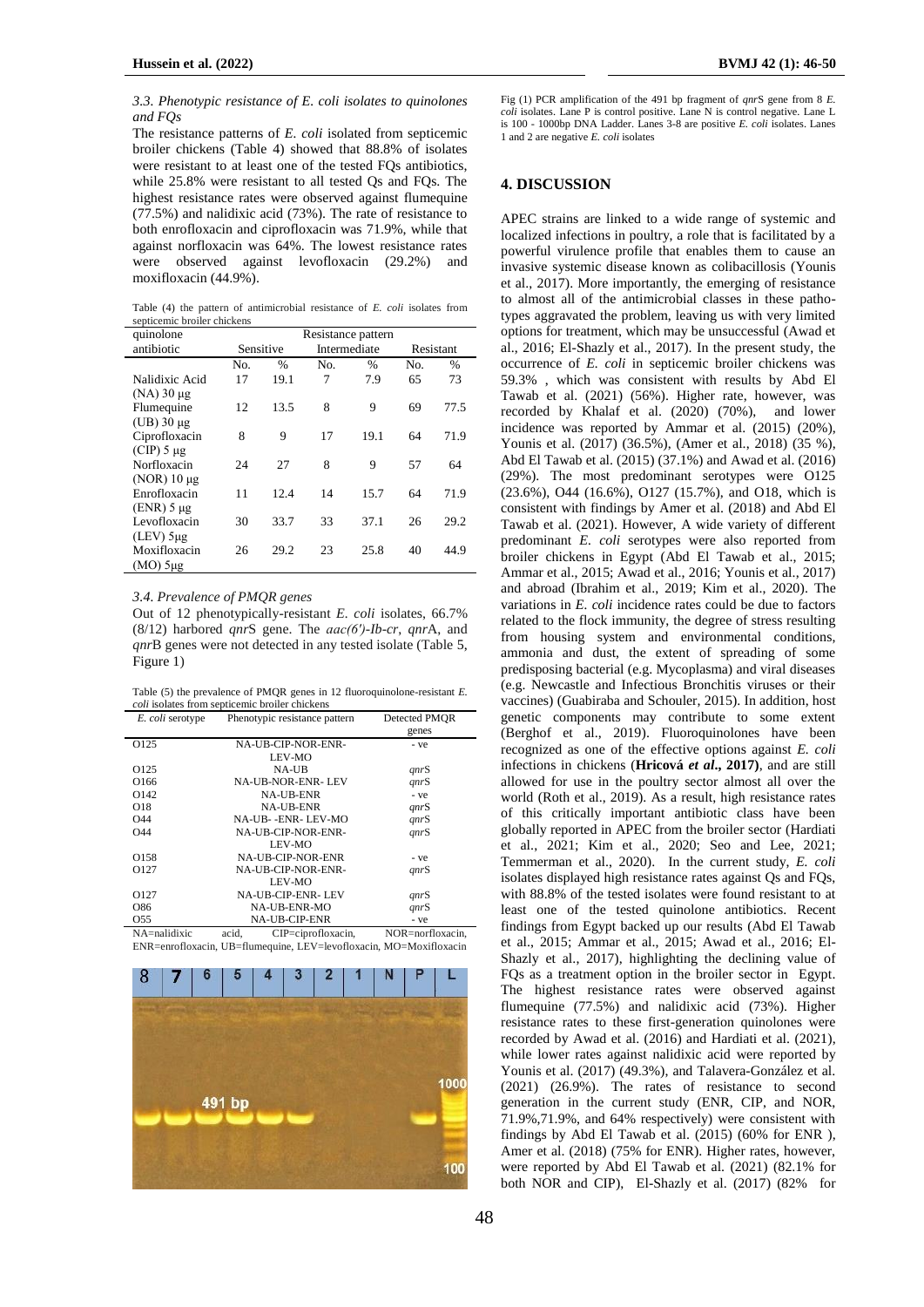CIP), Hardiati et al. (2021) (88% for CIP; 72% for ENR). Lower rates were recorded by Khalaf et al. (2020) (8% for NOR), Younis et al. (2017) (36.9% for NOR ), and Abo-Amer et al. (2018) (59% for CIP). The lowest resistance rates were observed against levofloxacin (29.2%) and moxifloxacin (44.9%). A higher finding for Levofloxacin was recorded by Younis et al. (2017) (42.4%). These variations in resistance rates could be a reflection of the differences in antimicrobial use in each locality and period, along with the differences in methodology between the studies (Temmerman et al., 2020). While moxifloxacin and levofloxacin are not reported to be in use in the broiler sector in Egypt, we assume that resistance to them could be due to cross-resistance between different quinolone antibiotics, or due to low standard biosecurity systems which facilitate contamination with moxifloxacin and levofloxacin resistant microbes (Taylor et al., 2016). Although PMQR mechanisms confer lower resistance levels than the chromosomal mediated ones (Temmerman et al., 2020), the concern over these determinants is mainly due to their role in FQs resistance dissemination to other animal hosts and humans (Rodríguez-Martínez et al., 2016). This study showed that 66.7% of the tested isolates were positive to at least one PMQR gene, which is nearly close to results obtained by Ahmed et el. (2013) (64.4%) in the same geographic region, despite a wide time gap between the two reports. lower PMQR occurrence was reported by Mostafa et al. (2014) (30%) Kim et al. (2020) (15.2%) and Temmerman et al. (2020) (18%), while a higher finding was recorded by Ammar et al. (2015) (100%).The current study showed 66.7% incidence of *qnr*S, while *aac(6′)-Ib-cr*, *qnr*A, and *qnr*B genes were not detected in any tested isolate. In Egypt, Ammar et al. (2015) reported higher *qnr*S prevalence (100%), while Ahmed et el. (2013) reported *qnr*S in the rate of 15.1% and also found *aac(6′)-Ib-cr*, *qnr*A and *qnr*B genes. Seo and Lee (2021) detected all four genes; *qnr*S (9.4%), *qnr*A (6.6%), *qnr*B (3.8%), and *aac(6′)-Ib-cr* (1.9%), while Kim et al. (2020) detected only *qnr*A and *qnr*S (12.7% and 2.5% respectively). Even though the exact origins of PMQR genes are still questionable, some reports mentioned that *qnr* genes may have originated from the chromosomes of some environmental microorganisms, especially from water sources before dissemination to animal and human microbes (Rodríguez-Martínez et al., 2016). Therefore, The hygienic standards and biosecurity may play a role in these forementioned variations in the prevalence of PMQR genes (Taylor et al., 2016). We observed that some isolates were negative for PMQR genes despite being highly resistant to most of the tested FQ antibiotics, which may be due to mutations in the QRDR.

## **5. CONCULOSION**

In conclusion, the high resistance levels to FQs in APEC strains of broiler chicken origin, along with the high incidence of the transmissible PMQR genes is alarming, and make the efficacy of FQs use questionable in the sector, and pose a public health hazard through the possible transmission of these resistant isolates and their determinants to humans through the direct and indirect contact with the birds. Therefore, ensuring the prudent use of FQs and emphasizing the implementation of all preventive measures, infection control policies, vaccinations, high standard biosecurity, and hygiene procedures along with using other treatment options to minimize the unnecessary FQs administration are highly recommended measures.

# **CONFLICT OF INTEREST**

The authors declare that they have no conflicts of interest for current data

## **6. REFERENCES**

- 1. Abd El Tawab, A., Abd El-Aal, S., mazied, E., El-Morsy, D., 2015. Prevalence of E.Coli in broiler chickens in winter and summer seasons by application of PCR with its antibiogram pattern. Benha Vet. Med. J. 29, 253–261. https://doi.org/10.21608/bvmj.2015.31726
- 2. Abd El Tawab, A.A., Ibrahim, A.S.A., Ali, R., 2021. The prevalence of extended spectrum β–lactamase producing E. coli isolated from chickens in El-sharkia Governorate. Benha Vet. Med. J. 40, 27–31. https://doi.org/10.21608/bvmj.2021.64878.1344
- 3. Abo-Amer, A.E., Shobrak, M.Y., Altalhi, A.D., 2018. Isolation and antimicrobial resistance of Escherichia coli isolated from farm chickens in Taif, Saudi Arabia. J. Glob. Antimicrob. Resist. 15, 65–68. https://doi.org/10.1016/j.jgar.2018.05.020
- 4. Ahmed, A.M., Shimamoto, Toshi, Shimamoto, Tadashi, 2013. Molecular characterization of multidrug-resistant avian pathogenic Escherichia coli isolated from septicemic broilers. Int. J. Med. Microbiol. 303, 475–483. https://doi.org/10.1016/j.ijmm.2013.06.009
- 5. Amer, M.M., Mekky, H.M., Amer, A.M., Fedawy, H.S., 2018. Antimicrobial resistance genes in pathogenic Escherichia coli isolated from diseased broiler chickens in Egypt and their relationship with the phenotypic resistance characteristics.<br>Vertex World 11. 1082-1088. World 11, 1082–1088. https://doi.org/10.14202/vetworld.2018.1082-1088
- 6. Ammar, A.M., Abd El-Hamid, M.I., Eid, S.E.A., El Oksh, A.S., 2015. Insights into antimicrobial resistance and virulence genes of emergent multidrug resistant avian pathogenic Escherichia coli in Egypt: How closely related are they? Rev. Med. Vet. (Toulouse). 166, 304–314.
- 7. Awad, A., Arafat, N., Elhadidy, M., 2016. Genetic elements associated with antimicrobial resistance among avian pathogenic Escherichia coli. Ann. Clin. Microbiol. Antimicrob. 15. https://doi.org/10.1186/s12941-016-0174-9
- 8. Berghof, T.V.L., Matthijs, M.G.R., Arts, J.A.J., Bovenhuis, H., Dwars, R.M., van der Poel, J.J., Visker, M.H.P.W., Parmentier, H.K., 2019. Selective breeding for high natural antibody level increases resistance to avian pathogenic Escherichia coli (APEC) in chickens. Dev. Comp. Immunol. 93, 45–57. https://doi.org/10.1016/j.dci.2018.12.007
- 9. Broszat, M., Nacke, H., Blasi, R., Siebe, C., Huebner, J., Daniel, R., Grohmanna, E., 2014. Wastewater irrigation increases the abundance of potentially harmful Gammaproteobacteria in soils in Mezquital Valley, Mexico. Appl. Environ. Microbiol. 80, 5282–5291. https://doi.org/10.1128/AEM.01295-14
- 10. El-Shazly, D.A., Nasef, S.A., Mahmoud, F.F., Jonas, D., 2017. Expanded spectrum β–lactamase producing Escherichia coli isolated from chickens with colibacillosis in Egypt. Poult. Sci. 96, 2375–2384. https://doi.org/10.3382/ps/pew493
- 11. Ferreira, J.C., Penha Filho, R.A.C., Kuaye, A.P.Y., Andrade, L.N., Berchieri Junior, A., Darini, A.L. da C., 2018. Identification and characterization of plasmid-mediated quinolone resistance determinants in Enterobacteriaceae isolated from healthy poultry in Brazil. Infect. Genet. Evol. 60, 66–70. https://doi.org/10.1016/j.meegid.2018.02.003
- 12. Guabiraba, R., Schouler, C., 2015. Avian colibacillosis: still many black holes. FEMS Microbiol. Lett. 362, fnv118. https://doi.org/10.1093/femsle/fnv118
- 13. Hardiati, A., Safika, S., Wibawan, I.W.T., Indrawati, A., Pasaribu, F.H., 2021. Isolation and detection of antibiotics resistance genes of Escherichia coli from broiler farms in Sukabumi, Indonesia. J. Adv. Vet. Anim. Res. 8, 84–90. https://doi.org/10.5455/javar.2021.h489
- 14. Hooper, D.C., Jacoby, G.A., 2016. Topoisomerase inhibitors: Fluoroquinolone mechanisms of action and resistance. Cold Spring Harb. Perspect. Med. 6.